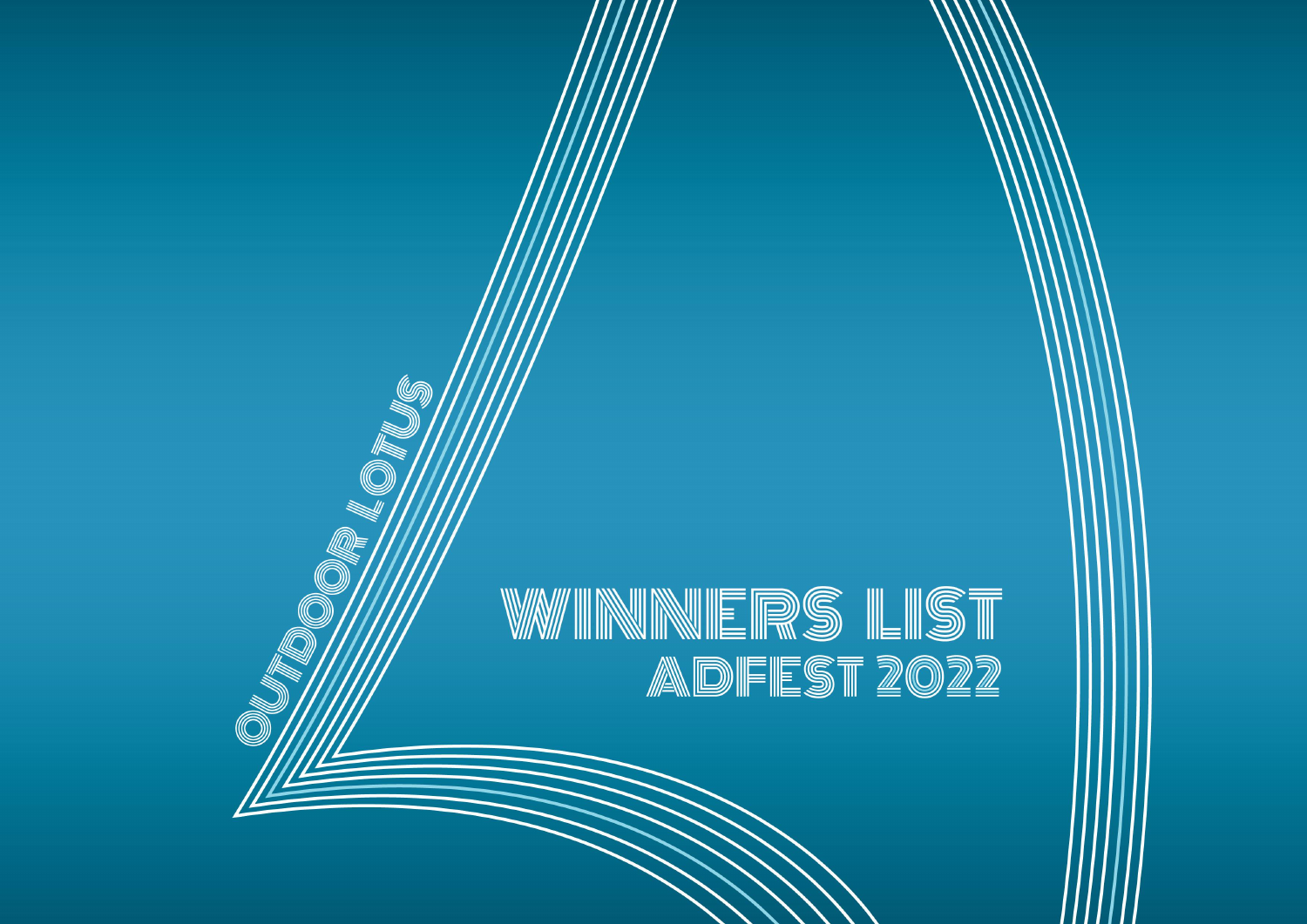

# **BILLBOARD & STREET FURNITURE SUB-CATEGORIES**

#### **CATEGORY OD03: STREET SIGNS & STREET FURNITURE**

| CODE     | <b>TITLE</b>          | <b>BRAND</b> | <b>AGENCY</b>                | <b>COMPANY ENTERING</b>      | <b>AWARDS</b> |
|----------|-----------------------|--------------|------------------------------|------------------------------|---------------|
| OD03/001 | LIGHTBOXES FROM SPACE | NETFLIX      | WUNDERMAN THOMPSON THAILAND. | WUNDERMAN THOMPSON THAILAND. | <b>BRONZE</b> |
|          |                       |              | BANGKOK                      | BANGKOK                      |               |

# **AMBIENT & OTHER OUTDOOR SUB-CATEGORIES**

#### **CATEGORY OD04: AMBIENT: SMALL SCALE**

| <b>CODE</b> | <b>TITLE</b>            | <b>BRAND</b>              | <b>AGENCY</b>                             | COMPANY ENTERING                          | <b>AWARDS</b>   |
|-------------|-------------------------|---------------------------|-------------------------------------------|-------------------------------------------|-----------------|
| OD04/006    | DONATION DOLLAR         | THE ROYAL AUSTRALIAN MINT | SAATCHI & SAATCHI AUSTRALIA.<br>MELBOURNE | SAATCHI & SAATCHI AUSTRALIA.<br>MELBOURNE | <b>SILVER</b>   |
| OD04/001    | GUESS WHICH BOOK IS IT? | IYAN JI YOU BOOKSTORES    | THE NINE SHANGHAI, SHANGHAI               | THE NINE SHANGHAI, SHANGHAI               | <b>FINALIST</b> |

#### **CATEGORY OD05: AMBIENT: LARGE SCALE**

| CODE     | TITLE                | <b>BRAND</b>             | <b>AGENCY</b>                    | <b>COMPANY ENTERING</b>          | <b>AWARDS</b>   |
|----------|----------------------|--------------------------|----------------------------------|----------------------------------|-----------------|
| OD05/012 | LIQUID BILLBOARD     | <b>ADIDAS</b>            | HAVAS MIDDLE EAST, DUBAI         | <b>HAVAS MIDDLE EAST, DUBAI</b>  | <b>SILVEF</b>   |
| OD05/009 | <b>HI TOILET</b>     | <b>ITHE TOKYO TOILET</b> | TBWA\HAKUHODO INC., TOKYO        | TBWA\HAKUHODO INC., TOKYO        | <b>FINALIST</b> |
| OD05/011 | MCDONALD'S CLASSROOM | MCDONALD'S               | LEO BURNETT GROUP MANILA, MANILA | LEO BURNETT GROUP MANILA, MANILA | <b>FINALIST</b> |

## **POSTER SUB-CATEGORIES**

#### **CATEGORY OD18: CORPORATE SOCIAL RESPONSIBILITY**

| <b>CODE</b> | <b>TITLE</b>                                                         | <b>BRAND</b>                       | <b>AGENCY</b>                 | <b>COMPANY ENTERING</b>       | <b>AWARDS</b>  |
|-------------|----------------------------------------------------------------------|------------------------------------|-------------------------------|-------------------------------|----------------|
| OD18/001    | <b>PAPERTOWEL SAVING CAMPAIGN:</b><br><b>TOGETHER POSTER</b><br>IGR∟ | <b><i>TE CHILSUNG</i></b><br>- U I | DAEHONG COMMUNICATIONS, SEOUL | DAEHONG COMMUNICATIONS, SEOUL | <b>FINALIS</b> |

## **INTEGRATED CAMPAIGN SUB-CATEGORY**

#### **CATEGORY OD20: INTEGRATED OUTDOOR CAMPAIGN**

| CODE     | <b>TITLE</b>            | <b>BRAND</b>            | <b>AGENCY</b>                | <b>COMPANY ENTERING</b>      | <b>AWARDS</b> |
|----------|-------------------------|-------------------------|------------------------------|------------------------------|---------------|
| OD20/006 | <b>IDONATION DOLLAR</b> | : ROYAL AUSTRALIAN MINT | SAATCHI & SAATCHI AUSTRALIA. | SAATCHI & SAATCHI AUSTRALIA. | <b>BRONZE</b> |
|          |                         |                         | <b>IELBOURNE</b>             | MELBOURNE                    |               |